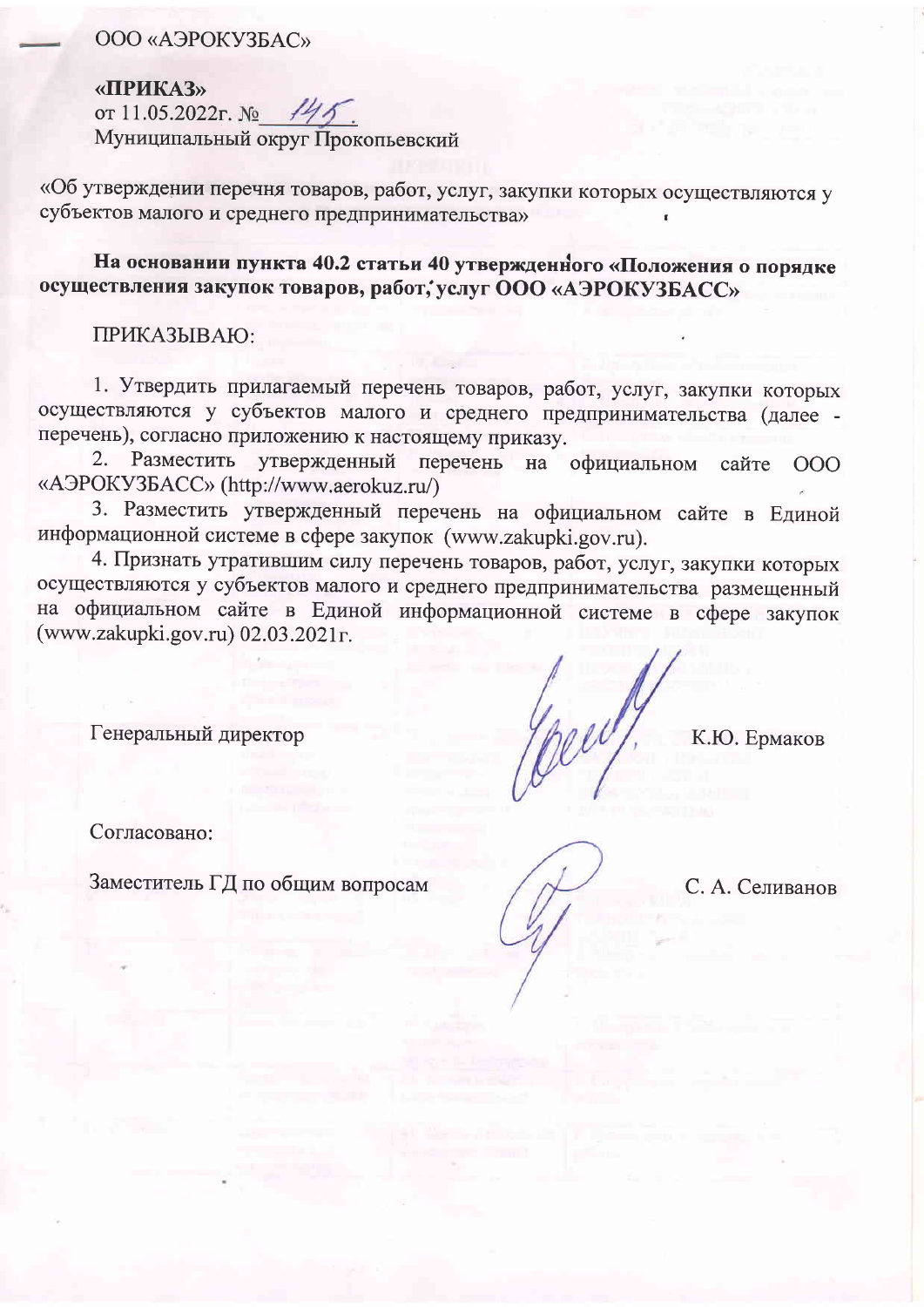УТВЕРЖДЕН<br>приказом генерального директора<br>ООО «АЭРОКУЗБАСС» от 11.05.2022г. № 145

## **ПЕРЕЧЕНЬ**

## товаров, работ, услуг, закупки которых осуществляются у субъектов малого<br>и среднего предпринимательства

| $N2$<br>$\Pi/\Pi$ | Код ОКПД $2^i$ | Описание                                                                                                                                                                                       | Класс                                                                                                                                            | Раздел                                                                                              |
|-------------------|----------------|------------------------------------------------------------------------------------------------------------------------------------------------------------------------------------------------|--------------------------------------------------------------------------------------------------------------------------------------------------|-----------------------------------------------------------------------------------------------------|
| L.                | 86.90.19.190   | Услуги<br>в области<br>медицины прочие, не<br>включенные в другие<br>группировки                                                                                                               | 86. Услуги в области<br>здравоохранения                                                                                                          | Q. Услуги в области здравоохранения<br>и социальные услуги                                          |
| $\overline{2}$ .  | 19.20.21.100   | Бензин<br>автомобильный                                                                                                                                                                        | 19. Кокс и<br>нефтепродукты                                                                                                                      | С. Продукция обрабатывающих<br>производств                                                          |
| $\overline{3}$ .  | 19.20.21.300   | Топливо дизельное                                                                                                                                                                              | 19. Кокс<br>И<br>нефтепродукты                                                                                                                   | С. Продукция обрабатывающих<br>производств                                                          |
| 4.                | 33.14.11.000   | Услуги по ремонту и<br>техническому<br>обслуживанию<br>электродвигателей,<br>генераторов,<br>трансформаторов<br>И<br>распределительной и<br>регулирующей<br>аппаратуры<br>ДЛЯ<br>электричества | 33. Услуги по ремонту<br>и монтажу машин и<br>оборудования                                                                                       | С. Продукция обрабатывающих<br>производств                                                          |
| $\overline{5}$    | 74.90.15.110   | Услуги<br>$\Pi$ O<br>проведению<br>оценки<br>уязвимости объектов<br>транспортной<br>инфраструктуры<br>И<br>транспортных<br>средств                                                             | 74: Услуги<br>профессиональные,<br>научные и<br>технические, прочие                                                                              | М: УСЛУГИ, СВЯЗАННЫЕ С<br>НАУЧНОЙ, ИНЖЕНЕРНО-<br>ТЕХНИЧЕСКОЙ И<br>ПРОФЕССИОНАЛЬНОЙ<br>ДЕЯТЕЛЬНОСТЬЮ |
| $6\overline{6}$   | 71.12.19.100   | Услуги<br>по<br>инженерно-<br>техническому<br>проектированию<br>прочих объектов                                                                                                                | 71: Услуги в области<br>архитектуры и<br>инженерно-<br>технического<br>проектирования,<br>технических<br>испытаний,<br>исследований и<br>анализа | М: УСЛУГИ, СВЯЗАННЫЕ С<br>НАУЧНОЙ, ИНЖЕНЕРНО-<br>ТЕХНИЧЕСКОЙ И<br>ПРОФЕССИОНАЛЬНОЙ<br>ДЕЯТЕЛЬНОСТЬЮ |
| $\overline{7}$    | 05.10.10.131   | Уголь<br>марки<br>Д<br>длиннопламенный                                                                                                                                                         | 05. Уголь                                                                                                                                        | В: ПРОДУКЦИЯ<br>ГОРНОДОБЫВАЮЩИХ<br>ПРОИЗВОДСТВ                                                      |
| $\sqrt{8}$        | 27.32.1        | Провода и<br>кабели<br>электронные<br>И<br>электрические<br>прочие                                                                                                                             | 27. Оборудование<br>электрическое                                                                                                                | С. Продукция обрабатывающих<br>производств                                                          |
| $\overline{9}$    | 20.59.43.130   | Антиобледенители                                                                                                                                                                               | 20.Вещества<br>химические<br>И<br>продукты химические                                                                                            | С. Продукция обрабатывающих<br>производств                                                          |
| 10                | 41.20          | Здания и работы по<br>возведению зданий                                                                                                                                                        | 41. Здания и работы по<br>возведению зданий                                                                                                      | <b>F. Сооружения и строительные</b><br>работы                                                       |
| 11                | 41.10.10.000   | Документация<br>проектная для<br>строительства                                                                                                                                                 | 41. Здания и работы по<br>возведению зданий                                                                                                      | <b>F. Сооружения и строительные</b><br>работы                                                       |